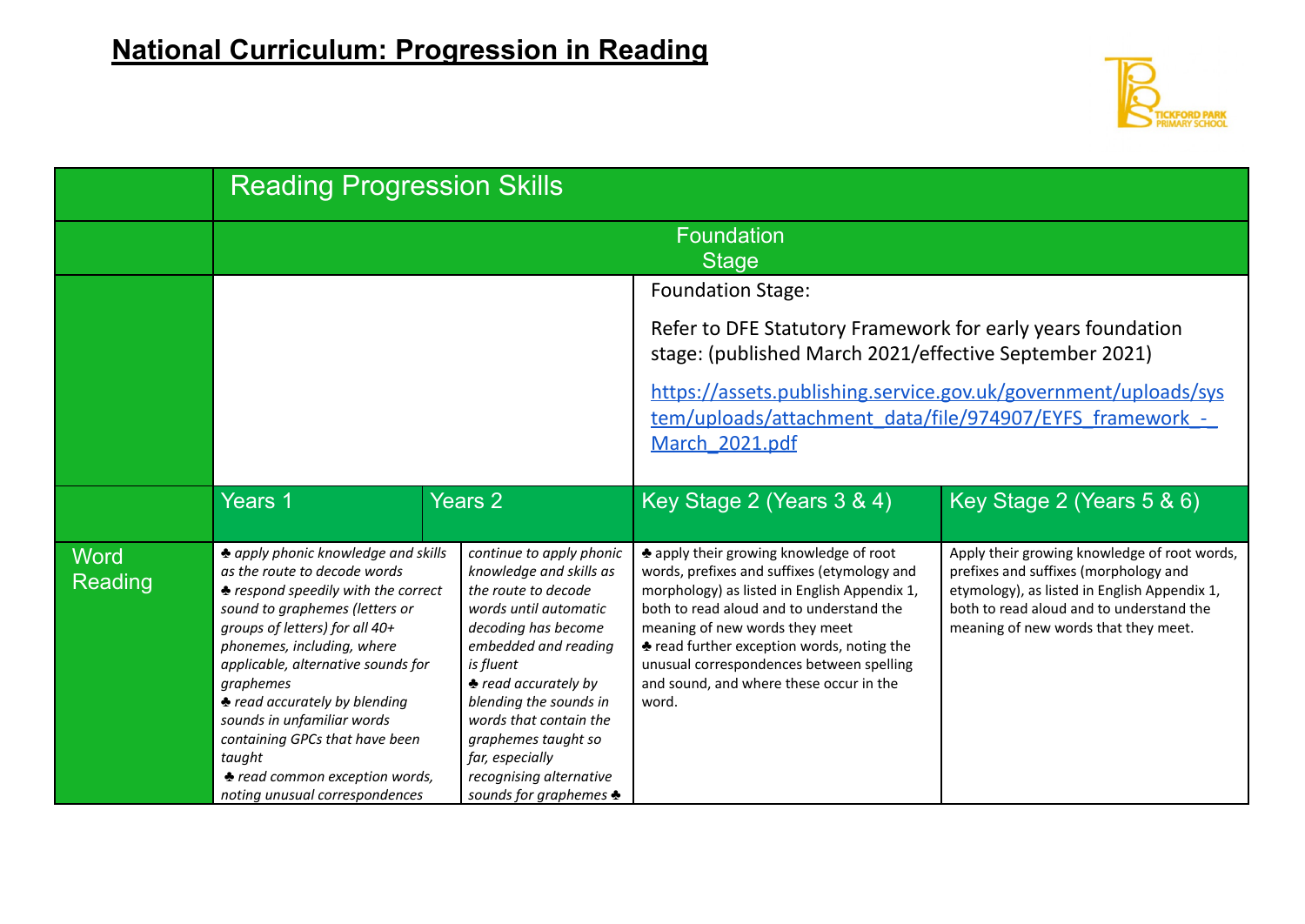|               | between spelling and sound and                     | read accurately words of     |                                                   |                                             |
|---------------|----------------------------------------------------|------------------------------|---------------------------------------------------|---------------------------------------------|
|               | where these occur in the word                      | two or more syllables        |                                                   |                                             |
|               | <b>◆ read words containing taught</b>              | that contain the same        |                                                   |                                             |
|               | GPCs and $-s$ , $-es$ , $-ing$ , $-ed$ , $-er$ and | graphemes as above           |                                                   |                                             |
|               | -est endings                                       | $\triangle$ read words       |                                                   |                                             |
|               | ◆ read other words of more than                    | containing common            |                                                   |                                             |
|               | one syllable that contain taught                   | suffixes                     |                                                   |                                             |
|               | GPCs                                               | <b>◆ read further common</b> |                                                   |                                             |
|               | ♦ read words with contractions [for                | exception words, noting      |                                                   |                                             |
|               | example, I'm, I'll, we'll], and                    | unusual                      |                                                   |                                             |
|               | understand that the apostrophe                     | correspondences              |                                                   |                                             |
|               | represents the omitted letter(s)                   | between spelling and         |                                                   |                                             |
|               | ♦ read aloud accurately books that                 | sound and where these        |                                                   |                                             |
|               | are consistent with their developing               | occur in the word            |                                                   |                                             |
|               | phonic knowledge and that do not                   | $\triangle$ read most words  |                                                   |                                             |
|               | require them to use other strategies               | quickly and accurately,      |                                                   |                                             |
|               | to work out words                                  | without overt sounding       |                                                   |                                             |
|               | ◆ re-read these books to build up                  | and blending, when they      |                                                   |                                             |
|               | their fluency and confidence in word               | have been frequently         |                                                   |                                             |
|               | reading.                                           | encountered ♣ read           |                                                   |                                             |
|               |                                                    | aloud books closely          |                                                   |                                             |
|               |                                                    | matched to their             |                                                   |                                             |
|               |                                                    | improving phonic             |                                                   |                                             |
|               |                                                    | knowledge, sounding          |                                                   |                                             |
|               |                                                    | out unfamiliar words         |                                                   |                                             |
|               |                                                    | accurately,                  |                                                   |                                             |
|               |                                                    | automatically and            |                                                   |                                             |
|               |                                                    | without undue                |                                                   |                                             |
|               |                                                    | hesitation                   |                                                   |                                             |
|               |                                                    | <b>★</b> re-read these books |                                                   |                                             |
|               |                                                    | to build up their fluency    |                                                   |                                             |
|               |                                                    | and confidence in word       |                                                   |                                             |
|               |                                                    | reading.                     |                                                   |                                             |
| Comprehension | Develop pleasure in reading,                       | Develop pleasure in          | Develop positive attitudes to reading and         | Maintain positive attitudes to reading and  |
|               | motivation to read, vocabulary and                 | reading, motivation to       | understanding of what they read by:               | understanding of what they read by:         |
|               | understanding by:                                  | read, vocabulary and         | Listening to and discussing a wide range of       | <b>*continuing to read and discuss an</b>   |
|               | listening to and discussing a wide                 | understanding by:            | fiction, poetry, plays, non-fiction and reference | increasingly wide range of fiction, poetry, |
|               | range of poems, stories and                        | listening to, discussing     | books or textbooks                                | plays, non-fiction and reference books or   |
|               | non-fiction at a level beyond that at              | and expressing views         | ♦ reading books that are structured in            | textbooks                                   |
|               | which they can read independently                  | about a wide range of        | different ways and reading for a range of         |                                             |
|               |                                                    | contemporary and             | purposes                                          |                                             |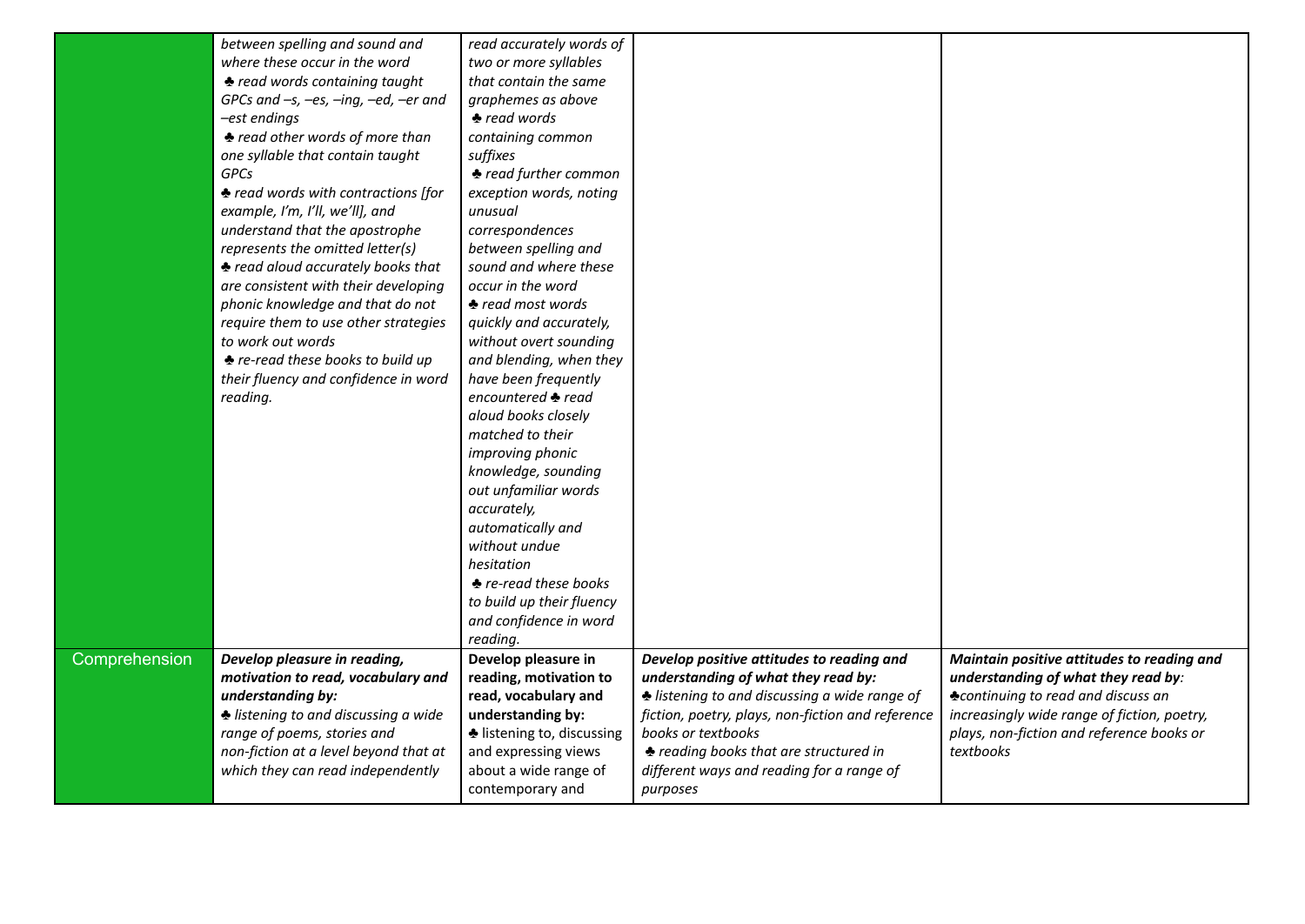*♣ being encouraged to link what they read or hear read to their own experiences*

*♣ becoming very familiar with key stories, fairy stories and traditional tales, retelling them and considering their particular characteristics*

*♣ recognising and joining in with predictable phrases*

*♣ learning to appreciate rhymes and poems, and to recite some by heart ♣ discussing word meanings, linking new meanings to those already known*

*Understand both the books they can already read accurately and fluently and those they listen to by:*

*♣ drawing on what they already know or on background information and vocabulary provided by the teacher*

*♣ checking that the text makes sense to them as they read and correcting inaccurate reading*

*♣ discussing the significance of the title and events*

*♣ making inferences on the basis of what is being said and done*

*♣ predicting what might happen on the basis of what has been read so far*

*♣ participate in discussion about what is read to them, taking turns and listening to what others say ♣ explain clearly their understanding of what is read to them.*

and non-fiction at a level beyond that at which they can read independently ♣ discussing the sequence of events in books and how items of information are related ♣ becoming increasingly familiar with and retelling a wider range of stories, fairy stories and traditional tales ♣ being introduced to non-fiction books that are structured in different ways ♣ recognising simple recurring literary language in stories and poetry ♣ discussing and clarifying the meanings of words, linking new meanings to known vocabulary ♣ discussing their favourite words and phrases ♣ continuing to build up a repertoire of poems learnt by heart, appreciating these and reciting some, with appropriate intonation

to make the meaning

**Understand both the books that they can already read accurately**

clear.

classic poetry, stories

*♣ using dictionaries to check the meaning of words that they have read*

*♣ increasing their familiarity with a wide range of books, including fairy stories, myths and legends, and retelling some of these orally ♣ identifying themes and conventions in a wide range of books*

*♣preparing poems and play scripts to read aloud and to perform, showing understanding through intonation, tone, volume and action ♣ discussing words and phrases that capture the reader's interest and imagination ♣ recognising some different forms of poetry [for example, free verse, narrative poetry] Understand what they read, in books they can read independently, by:*

*♣ checking that the text makes sense to them, discussing their understanding and explaining the meaning of words in context*

*♣ asking questions to improve their understanding of a text*

*♣ drawing inferences such as inferring characters' feelings, thoughts and motives from their actions, and justifying inferences with evidence*

*♣ predicting what might happen from details stated and implied*

*♣ identifying main ideas drawn from more than one paragraph and summarising these ♣ identifying how language, structure, and*

*presentation contribute to meaning ♣ retrieve and record information from*

*non-fiction*

*♣ participate in discussion about both books that are read to them and those they can read for themselves, taking turns and listening to what others say.*

*♣ reading books that are structured in different ways and reading for a range of purposes*

*♣ increasing their familiarity with a wide range of books, including myths, legends and traditional stories, modern fiction, fiction from our literary heritage, and books from other cultures and traditions*

*recommending books that they have read to their peers, giving reasons for their choices ♣ identifying and discussing themes and conventions in and across a wide range of writing*

*♣ making comparisons within and across books*

*♣ learning a wider range of poetry by heart ♣ preparing poems and plays to read aloud and to perform, showing understanding through intonation, tone and volume so that the meaning is clear to an audience*

*Understand what they read by:*

*♣ checking that the book makes sense to them, discussing their understanding and exploring the meaning of words in context ♣ asking questions to improve their*

*understanding*

*♣ drawing inferences such as inferring characters' feelings, thoughts and motives from their actions, and justifying inferences with evidence*

*♣ predicting what might happen from details stated and implied*

*♣ summarising the main ideas drawn from more than one paragraph, identifying key details that support the main ideas*

*♣ identifying how language, structure and presentation contribute to meaning.*